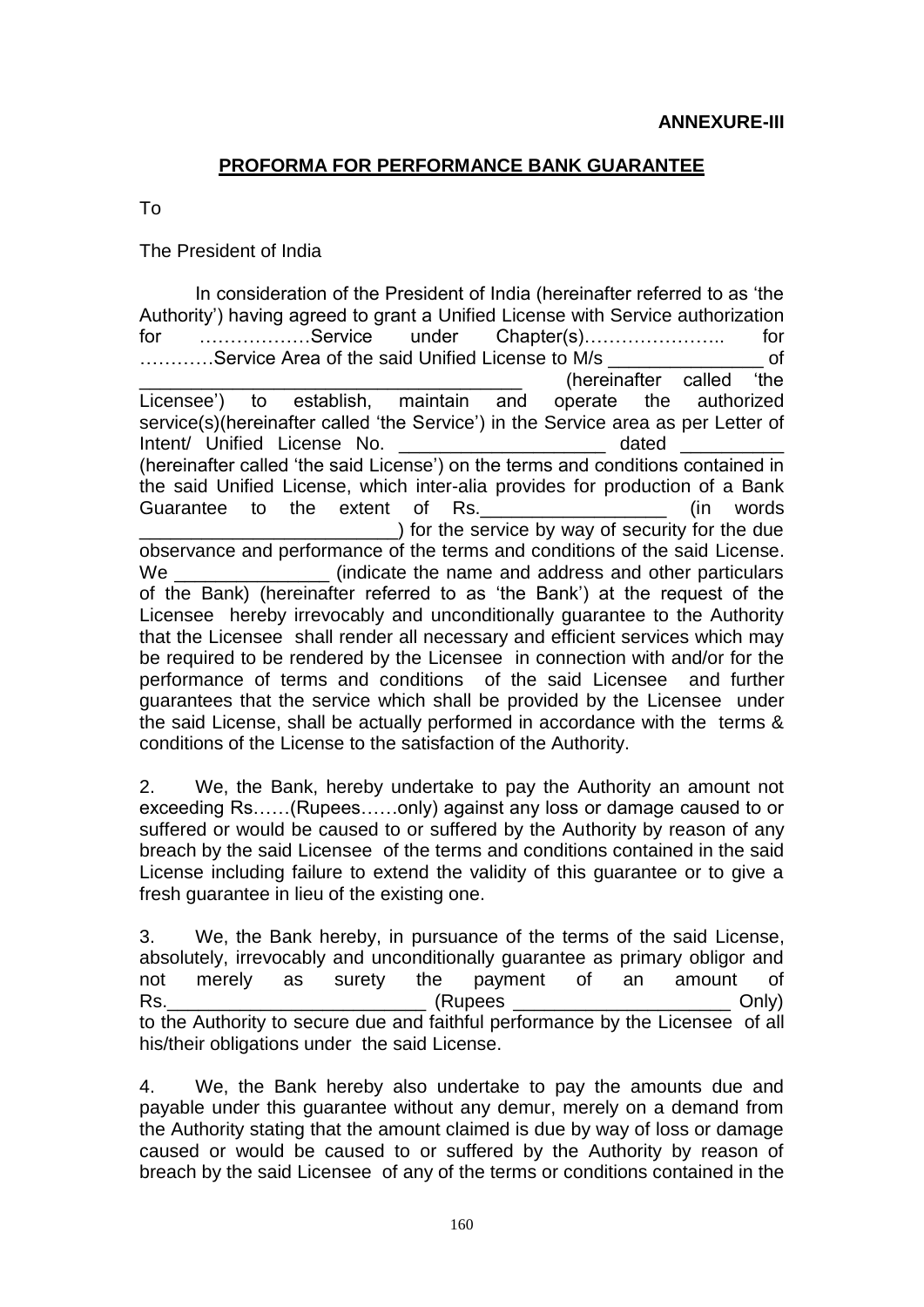said License or by reason of the Licensee's failure to perform any of it's obligations under the said License."

5. We, the Bank, hereby agree that the decision of the Authority as to whether the Licensee has failed to or neglected to perform or discharge his duties and obligations under the terms and conditions of the License as aforesaid and/or whether the service is free from deficiencies and defects and is in accordance with or not of the terms & conditions of the said License and as to the amount payable to the Authority by the Bank hereunder shall be final and binding on the Bank.

- 6. WE, THE BANK, DO HEREBY DECLARE AND AGREE that:
- (a) the Guarantee herein contained shall remain in full force and effect for entire currency of the License from the date hereof and that it shall continue to be enforceable till all the dues of the Authority and by virtue of the said License have been fully paid and its claims satisfied or discharged or till Authority satisfies that the terms and conditions of the said License have been fully and properly carried out by the said Licensee and accordingly discharged this guarantee.
- (b) the Authority shall have the fullest liberty without our consent and without affecting in any manner our obligations hereunder to vary any of the terms and conditions of the said License or to extend time of performance of any obligations by the said Licensee from time to time or to postpone for any time or from time to time any of the powers exercisable by the Authority against the said Licensee and to forbear or to enforce any of the terms and conditions relating to the said License and we shall not be relieved from our liability by reason of any variation or extension being granted to the said Licensee or forbearance act or omission on the part of the Authority or any indulgence by the Authority to the said Licensee or to give such matter or thing whatsoever which under the law relating to sureties would but for this provision, have effect of so relieving us.
- (c) any claim which we have against the Licensee shall be subject and subordinate to the prior payment and performance in full of all the obligations of us hereunder and we will not without prior written consent of the Authority exercise any legal right or remedy of any kind in respect of any such payment or performance so long as the obligations of us hereunder remains owing and outstanding.
- (d) This Guarantee shall be irrevocable and the obligations of us herein shall not be conditional of any prior notice by us or by the Licensee.

7. We the BANK undertake not to revoke this Guarantee during its currency except with the previous consent of the Authority in writing.

8. We, the Bank agree that this guarantee may be invoked on a number of occasions for part amounts, with the balance standing in favour of the